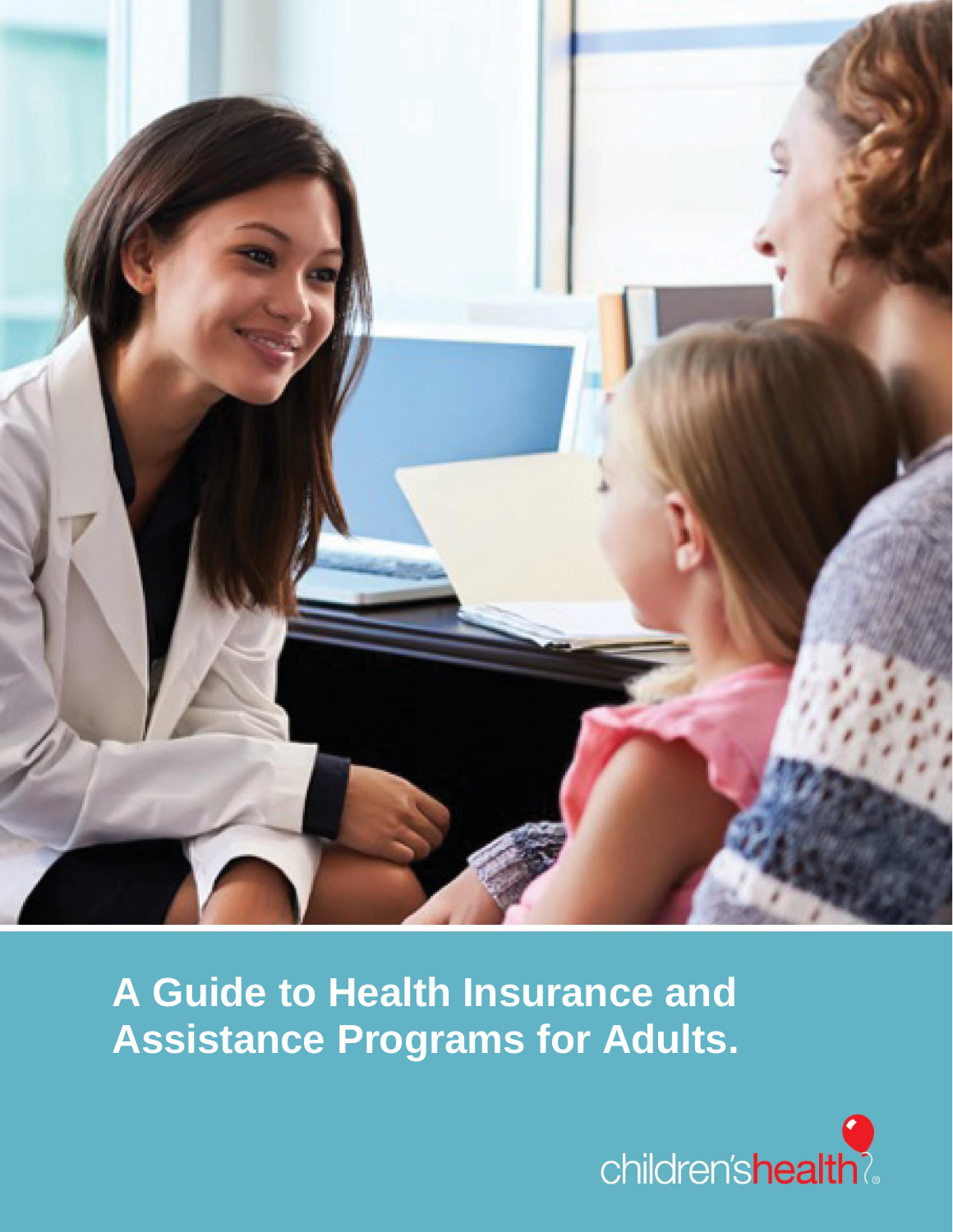We know that your health is of great value to you. Knowing your health insurance options for when you enter adulthood is important. We want to help you learn about your choices when it comes to picking a health insurance plan. This guide will teach you about the many types of health insurance, how to find more information about each type, and how to apply.

If you have questions about your child's health insurance, ask your care team. We are happy to help!

Sincerely, **Children's Health**

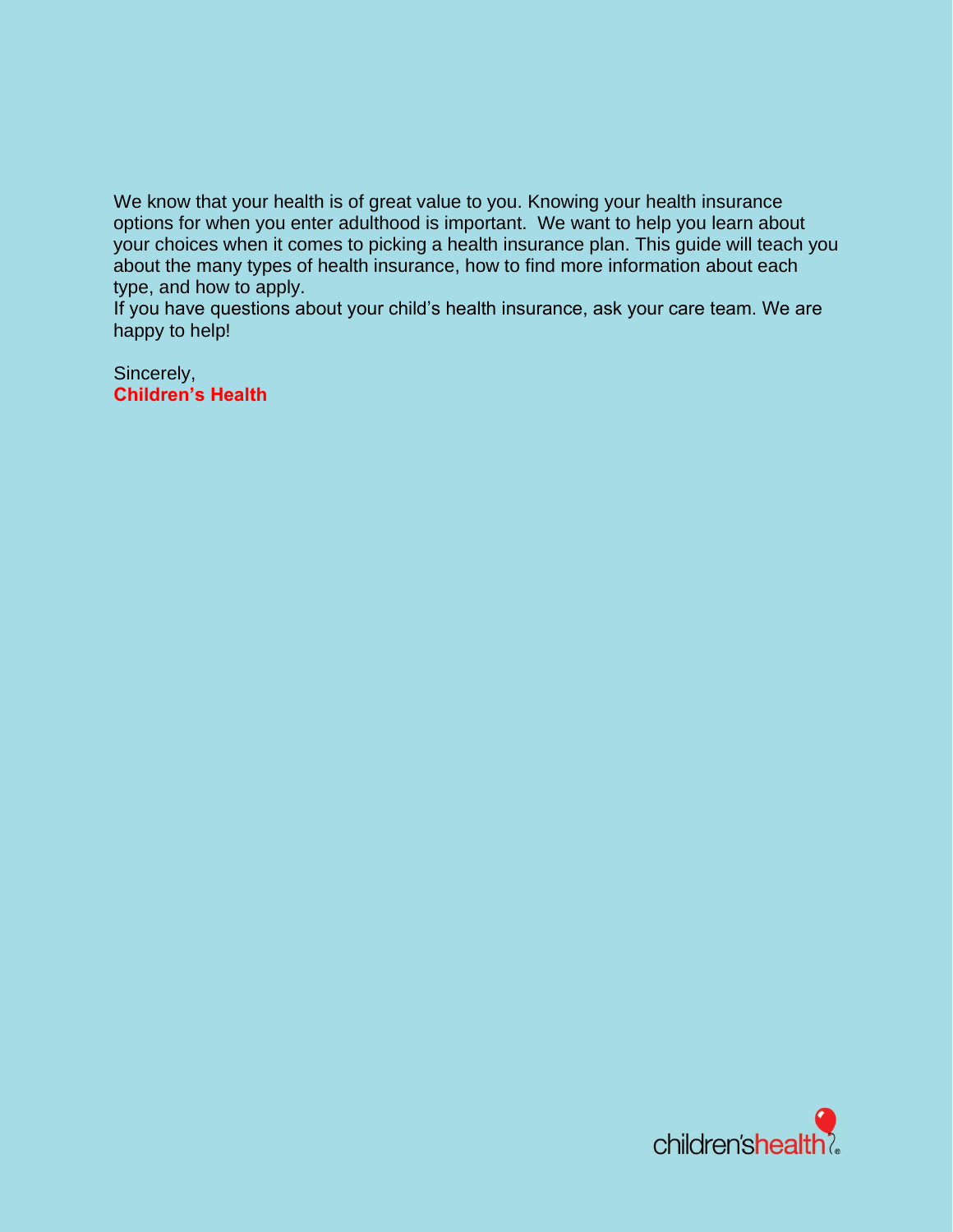# **Contents**

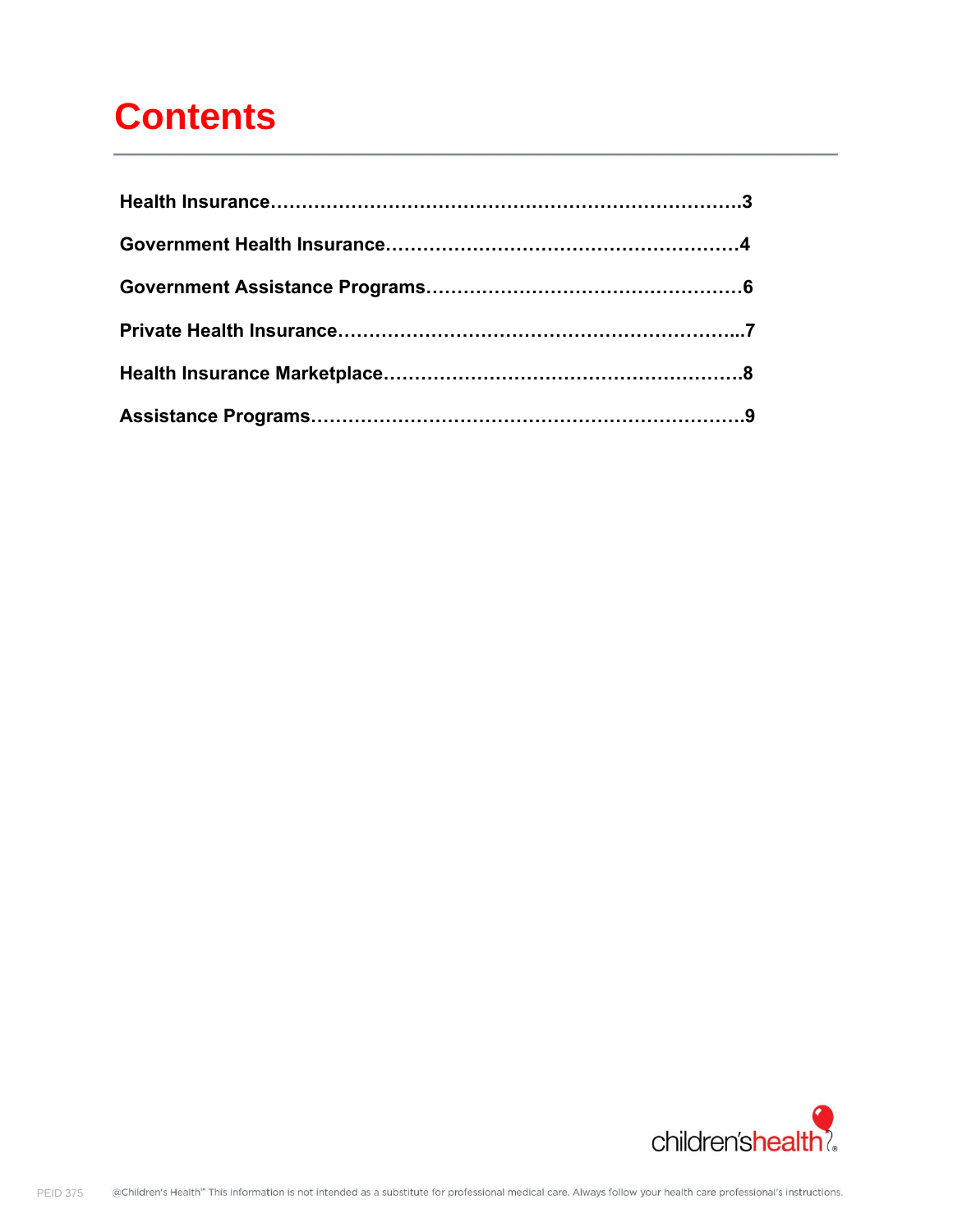## **Health Insurance**

#### **What is health insurance?**

Health insurance is a way to pay for health care and is an important part of keeping yourself and your child healthy. There are many types of health insurance. The most common are:

- Government Health Insurance
- Commercial (private) Health Insurance
- Health Insurance Marketplace (also known as "marketplace" or "exchange)

There may be times when a person has both commercial and government health insurance. Government health insurance may help pay for health care at little-to-no cost. Sometimes it can also help pay for care that private insurance may not cover. Talk with both health insurance plans to learn about covered services, benefits, and costs.

Navigate Life Texas has some helpful information about the types of health insurance. To learn more visit [https://www.navigatelifetexas.org/en/insurance-financial-help/health](https://www.navigatelifetexas.org/en/insurance-financial-help/health-care-benefit-programs-insurance-for-children-with-disabilities)[care-benefit-programs-insurance-for-children-with-disabilities](https://www.navigatelifetexas.org/en/insurance-financial-help/health-care-benefit-programs-insurance-for-children-with-disabilities)

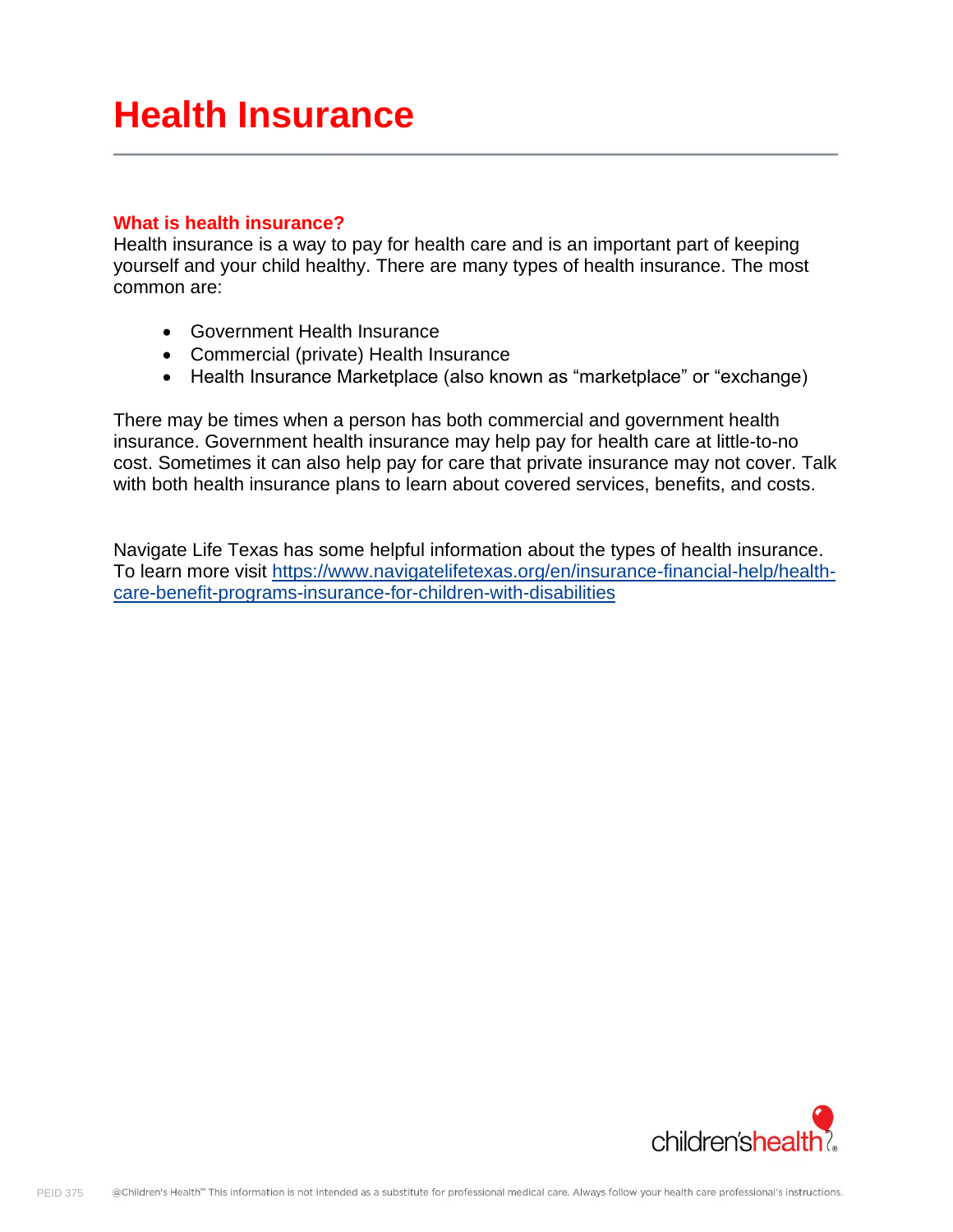# **Government Health Insurance**

### **What is a Medicaid Insurance Plan?**

Medicaid covers health care for people who meet certain income (how much money you make) or disability (when a person cannot do something because of a physical or emotional issue) requirements. Medicaid covers medically necessary health care (health care services needed for the safety and well-being of the patient).

### **What are the types of Medicaid Insurance Plans?**

### **Medicaid Managed Care Plans**

In Texas, almost all people on Medicaid are in a managed care plan. This means that all the care will be given by a group of doctors, hospitals, pharmacies and other health care experts. This is called your insurance network.

There are many types of Medicaid Managed Insurance Plans in Texas. Many of these are called STAR plans. These are managed by the Health and Human Services Commission (HHSC).

You can apply for a STAR plan on-line at <https://www.yourtexasbenefits.com/Learn/Home> You can also go to your local HHSC office. To find your office call 2-1-1 or visit [https://www.211texas.org/.](https://www.211texas.org/)

### **STAR+PLUS Medicaid**

- STAR+PLUS is a Texas Medicaid managed care program for people over age 21 who have a disability or for people who are age 65 or older with qualifying needs.
- People who are in STAR+PLUS get Medicaid healthcare coverage and longterm services and support.
- For more information, visit [https://hhs.texas.gov/services/health/medicaid](https://hhs.texas.gov/services/health/medicaid-chip/programs/starplus)[chip/programs/starplus](https://hhs.texas.gov/services/health/medicaid-chip/programs/starplus)
- To apply, visit <https://www.yourtexasbenefits.com/Learn/Home>
- You may apply at your local HHSC office. You can find that office by calling 2- 1-1 or going to the website [https://www.211texas.org/.](https://www.211texas.org/)

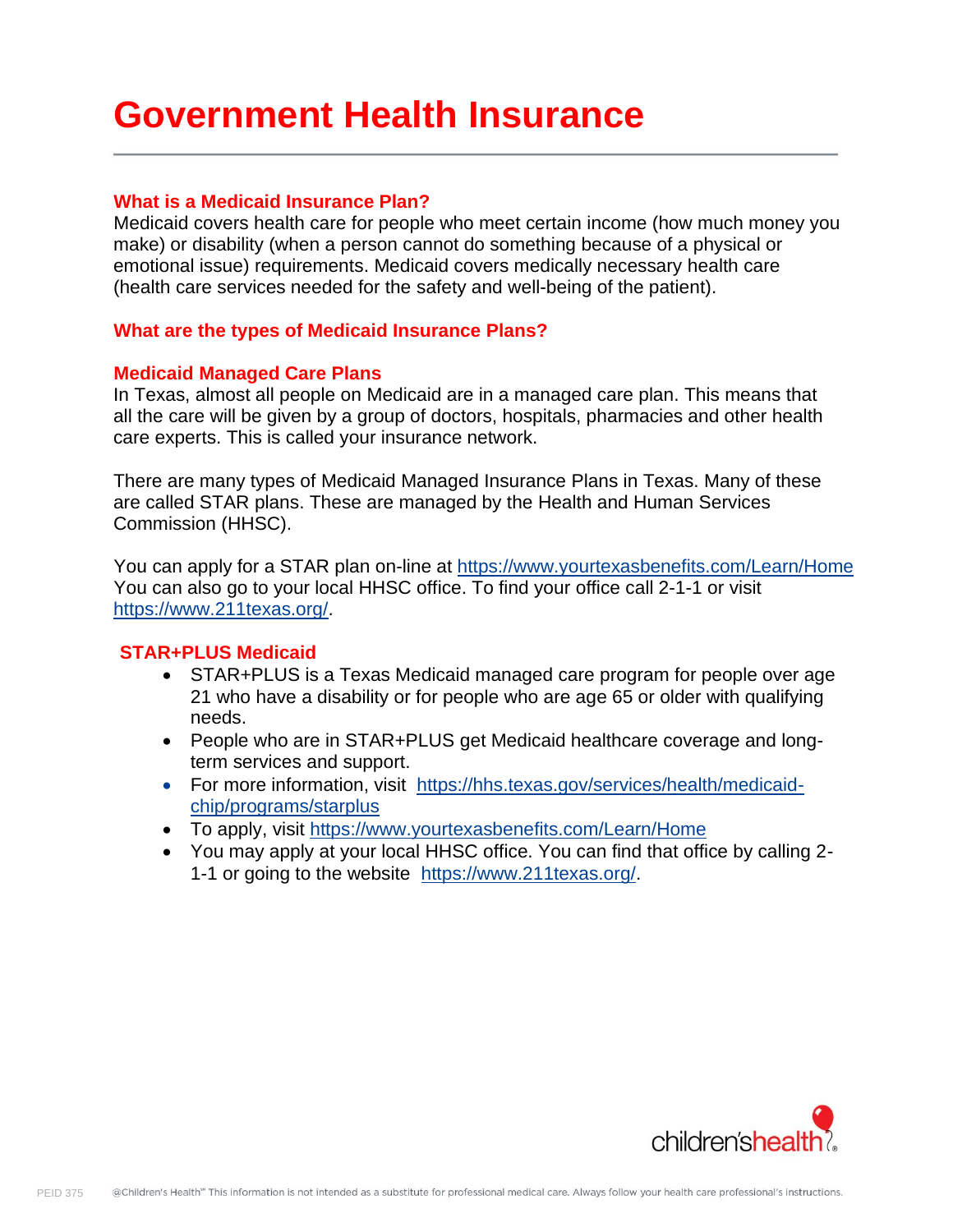# **Government Health Insurance**

### **Medicaid Buy-In Program**

- The Medicaid Buy-In program offers low-cost Medicaid services to adults with disabilities who work.
- For more information, visit [https://hhs.texas.gov/services/health/medicaid](https://hhs.texas.gov/services/health/medicaid-chip/children-adults-disabilities/medicaid-buy-adults)[chip/children-adults-disabilities/medicaid-buy-adults](https://hhs.texas.gov/services/health/medicaid-chip/children-adults-disabilities/medicaid-buy-adults)

Navigate Life Texas has some helpful information about the types of Medicaid. To learn more visit [https://www.navigatelifetexas.org/en/insurance-financial-help/texas](https://www.navigatelifetexas.org/en/insurance-financial-help/texas-medicaid-for-children-with-disabilities)[medicaid-for-children-with-disabilities](https://www.navigatelifetexas.org/en/insurance-financial-help/texas-medicaid-for-children-with-disabilities)

### **Medicare**

- Everyone eligible for Social Security Disability Income (SSDI) is also eligible for Medicare after a 24-month (2 year) qualifying period.
- For more information on Social Security Disability (SSDI), go to <https://www.ssa.gov/planners/disability/qualify.html#anchor7>
- For more information on Medicare, go to<https://www.medicare.gov/>

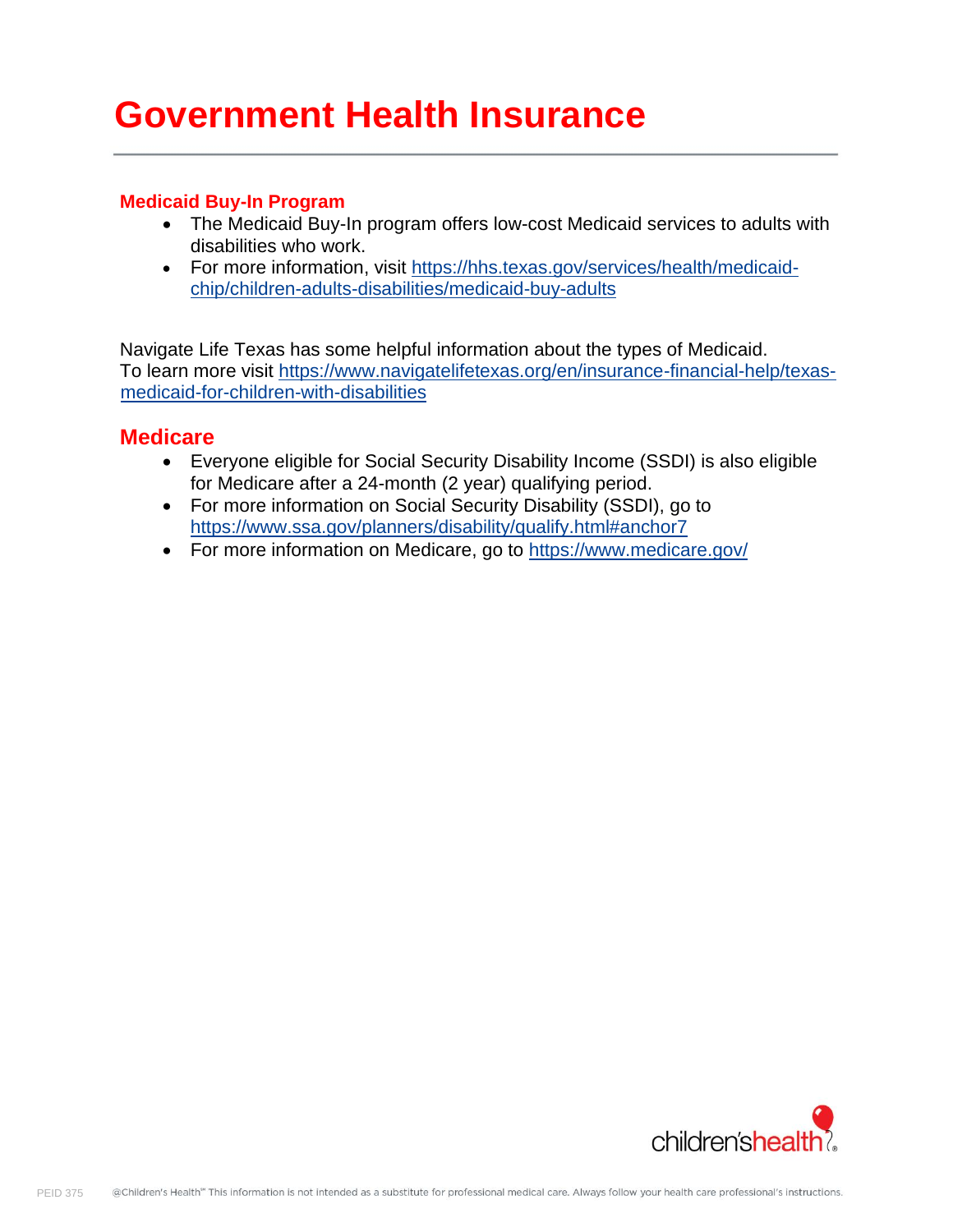# **Government Assistance Programs**

### **What is HIPP (Health Insurance Premium Payment)?**

- A Medicaid program that helps families pay for private health insurance.
- It is for people who have someone in the family who gets Medicaid **and** someone in the family who can get private health insurance through their employer (where you work).
- Call the Texas HIPP Line at 1-800-440-0493 to apply or for more information
- You can also apply on-line at<https://www.yourtexasbenefits.com/Learn/Home> OR [https://hhs.texas.gov/services/financial/health-insurance-premium](https://hhs.texas.gov/services/financial/health-insurance-premium-payment-hipp-program?utm_source=gethipp-domain&utm_medium=vanity-url&utm_campaign=website)[payment-hipp-program?utm\\_source=gethipp-domain&utm\\_medium=vanity](https://hhs.texas.gov/services/financial/health-insurance-premium-payment-hipp-program?utm_source=gethipp-domain&utm_medium=vanity-url&utm_campaign=website)[url&utm\\_campaign=website](https://hhs.texas.gov/services/financial/health-insurance-premium-payment-hipp-program?utm_source=gethipp-domain&utm_medium=vanity-url&utm_campaign=website)
- You can also apply at your local HHSC office. You can find that office by calling 2-1-1 or visit [https://www.211texas.org](https://www.211texas.org/)
- Also, Navigate Life Texas has a helpful, user-friendly website: <https://www.navigatelifetexas.org/en/insurance-financial-help/hipp-program>

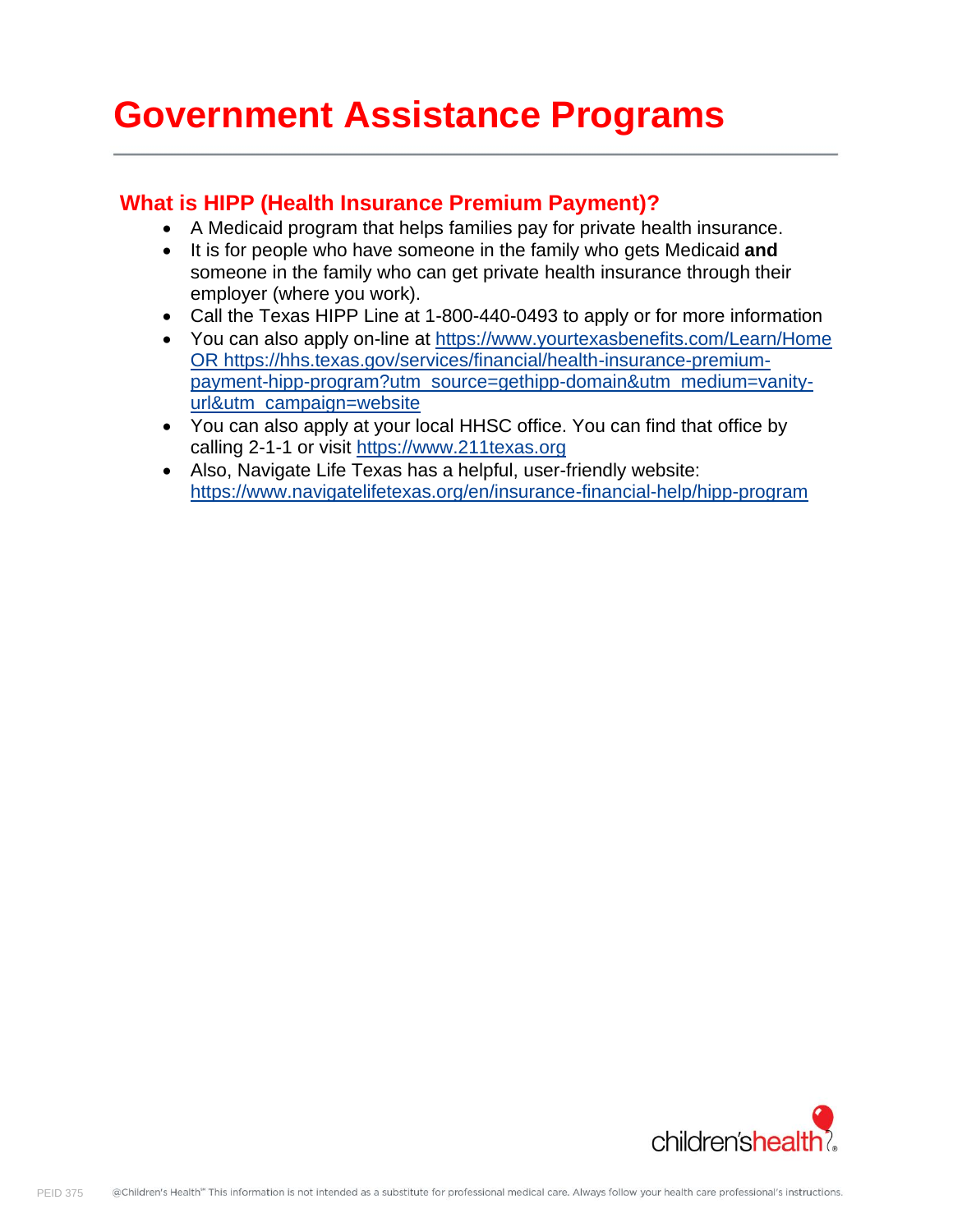# **Commercial (Private) Health Insurance**

## **What is a commercial (private) insurance plan?**

- Commercial insurance is health insurance that is not offered by the government but private companies that help you cover the cost of health care.
- You may have the choice to get this where you work or through an organization.
- It is important to learn about what types of health care services the plan offers before you pick one.
- You may have a guide with a list of doctors that you are able to see with your specific private insurance..
- You will likely have to pay for some of the cost of your health care services even if you have private insurance.

## **Can you remain on your parent's employer-sponsored health insurance?**

- A young adult can stay on their parent's employee-sponsored health insurance until they turn 26.
- Check with your employer or health plan for the date insurance coverage will end.
- Young adults with a disability might be able to stay on it after they turn 26 years old if they cannot work because of mental or physical disability and they are dependent on a parent for support.
- Check with your health plan and/or employer for more details.

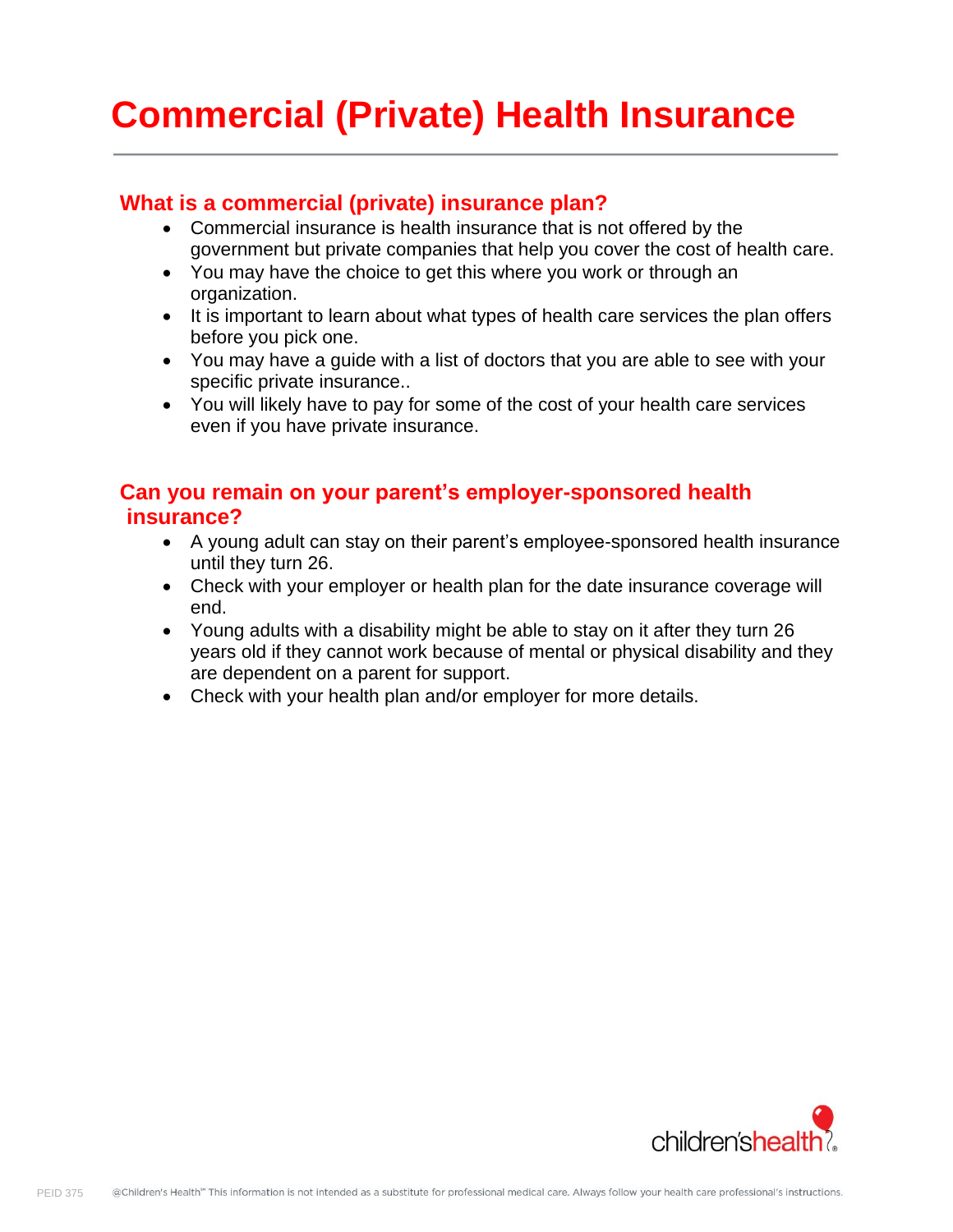# **Health Insurance Marketplace**

## **What is the Health Insurance Marketplace?**

- The Health Insurance Marketplace is a service that helps people learn about and buy low priced health private insurance plans.
- When you apply for individual and/or family coverage through the Marketplace, you'll provide income and household information and will learn if you'll qualify for premium tax credits and other savings that make insurance more affordable.
- Young adults can stay on their parent's health insurance plan through the Health Insurance Marketplace through December 31<sup>st</sup> of the year they turn 26.
- To be eligible, a person must live in the United States and be a U.S. citizen or national.
- Those with Medicare are not eligible.
- To learn more about the plans you could get in your state you can call 1-800- 318-2596 or visit<http://healthcare.gov/>

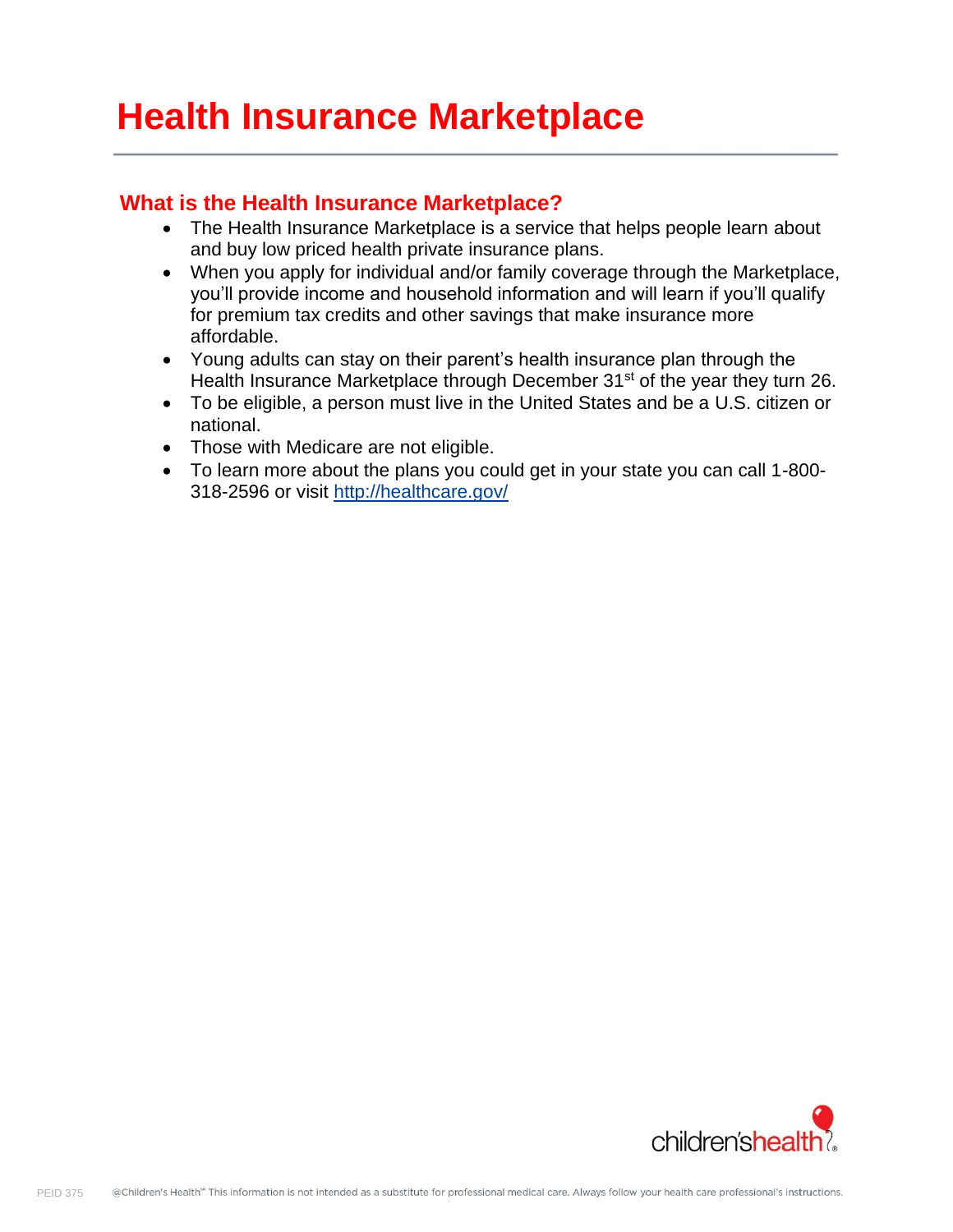# **Assistance Programs**

The following are programs for people who do not quality for government health insurance or have access to commercial (private) health insurance. These are not health insurance plans. They provide financial help and access to care at discounted rates to residents of their county.

### **The County Indigent Health Care Program**

- Help low-income Texas residents, who don't qualify for other state or federal health care programs or have access to health care services.
- Benefits are limited to participating health care providers who provide primary, preventative and some specialty services.

### **Parkland Financial Assistance and JPS Connection are examples for Dallas and Tarrant County**

- To learn more, go to [https://hhs.texas.gov/services/health/county-indigent](https://hhs.texas.gov/services/health/county-indigent-health-care-program)[health-care-program](https://hhs.texas.gov/services/health/county-indigent-health-care-program)
- Directory of County Contacts, [https://hhs.texas.gov/sites/default/files/documents/services/health/cihcp](https://hhs.texas.gov/sites/default/files/documents/services/health/cihcp-directory.pdf)[directory.pdf](https://hhs.texas.gov/sites/default/files/documents/services/health/cihcp-directory.pdf)

### **Parkland Financial Assistance (PFA)**

To learn more and apply, go to [https://www.parklandhospital.com/parkland-financial](https://www.parklandhospital.com/parkland-financial-assistance)[assistance](https://www.parklandhospital.com/parkland-financial-assistance)

### **JPS (John Peter Smith) Connection**

To learn more and apply, go to [https://www.jpshealthnet.org/financial-resources/jps](https://www.jpshealthnet.org/financial-resources/jps-connection)[connection](https://www.jpshealthnet.org/financial-resources/jps-connection)

### **Other programs**

### **Federally-qualified health centers (Community Health Centers) and community clinics**

- These are throughout Texas and offer many services on a sliding scale (you pay based off how much money you make) to allow care to be lower cost. Contact the centers and/or clinics for more details.
- To learn more, go to [https://www.fqhc.org/find-an-fqhc.](https://www.fqhc.org/find-an-fqhc)